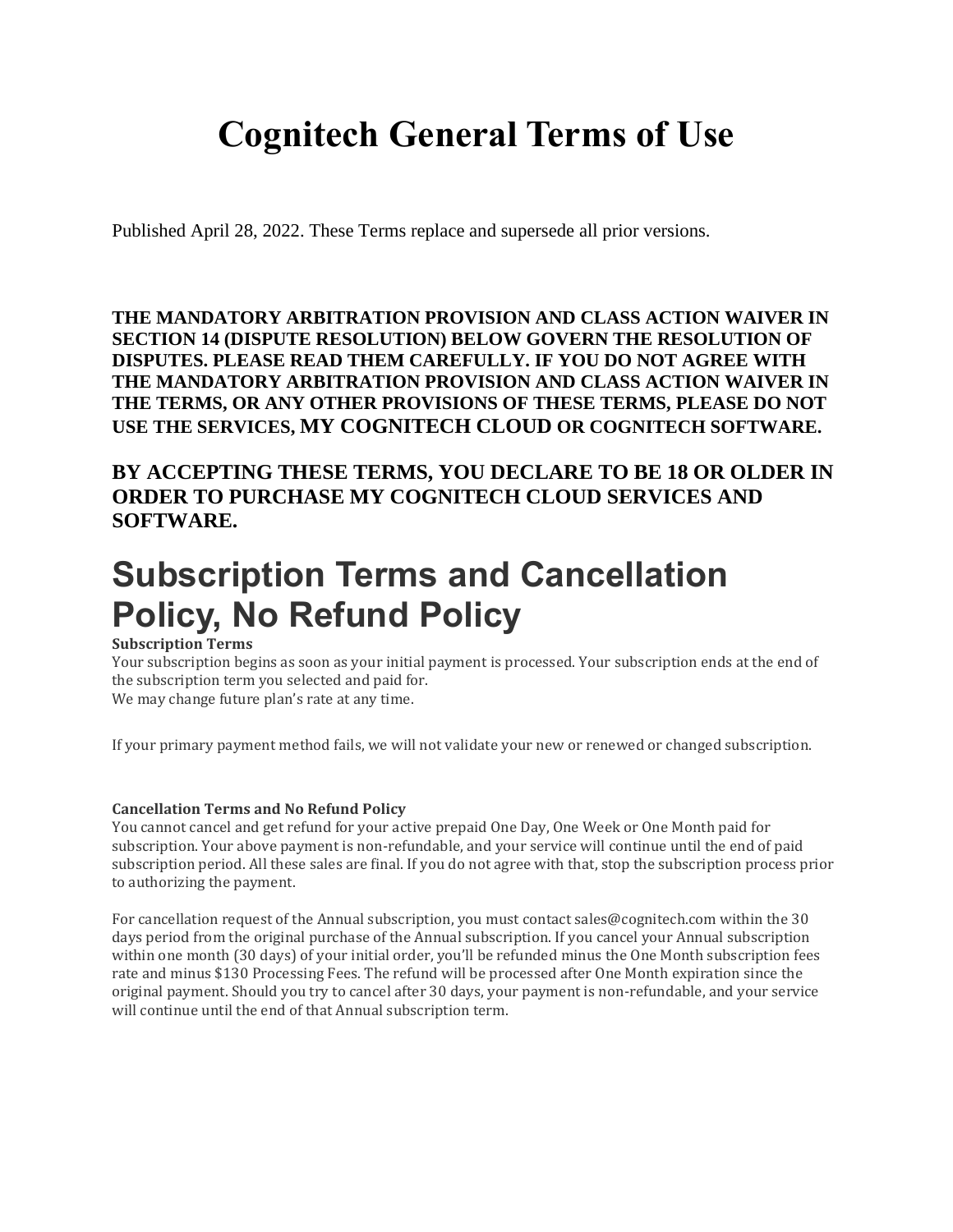These General Terms of Use ("**General Terms**"), along with any applicable Additional Terms (see section 1.2 (Additional Terms) below) (collectively, the "**Terms**") govern your use of and access to our website, customer support, discussion forums or other interactive areas or services, and services such as My Cognitech Cloud (MC2) (collectively, the "**Services**" and "MC2") and software that we include as part of the Services, as well as any applications, including mobile applications, Sample Files and Content Files (defined below), scripts, instruction sets, and related documentation (collectively, the "**Software**"). The end-user of the Services and Software will be referred to as "User". Cognitech, Inc. will be referred in as "Cognitech" and "We". If you have agreed to the Subscription and Cancellation Terms, then such terms are also considered part of the Terms. If you have entered into another agreement with us concerning specific Services or Software, then the terms of that agreement control where it conflicts with the Terms.

## **1. Your Agreement with Cognitech, Inc.**

1.1 **Choice of Law and Contracting Entity. If you reside in North America (inclusive of United States, Canada, Mexico, United States territories and possessions, and United States military bases wherever located), your relationship is with Cognitech, Inc., a United States company, and the Terms are governed by the law of California, U.S.A., unless preempted by U.S. federal law, without regard to conflict of law rules. If you reside outside of North America, your relationship is with Cognitech, Inc**., **a United States company, and the Terms are governed by the law of California, U.S.A., unless preempted by U.S. federal law,**  without regard to conflict of law rules. You may have additional rights under your local law. We do not seek to limit those rights where it is prohibited to do so by law.

1.2 **Additional Terms.** Our Services and Software are licensed, not sold, to you, and may also be subject to one or more of the additional terms below ("**Additional Terms**"). If there is any conflict between the terms in the General Terms and the Additional Terms, then the Additional Terms govern in relation to that Service or Software. The Additional Terms are subject to change as described in section 1.6 (Updates to Terms) below.

1.3 **Ownership.** You (as a Business or an individual, as applicable) retain all rights and ownership of your Content. We do not claim any ownership rights to your Content.

1.4 **Updates to Terms.** We may make changes to the Terms from time to time, and if we do, we will notify you by revising the date at the top of the Terms and, in some cases, we may provide you with additional notice. You should review the Terms regularly, each time you renew the Subscription to Service. Unless otherwise noted, the amended Terms will be effective immediately, and your continued use of our Services and Software will confirm your acceptance of the changes. If you do not agree to the amended Terms, you must stop using our Services and Software.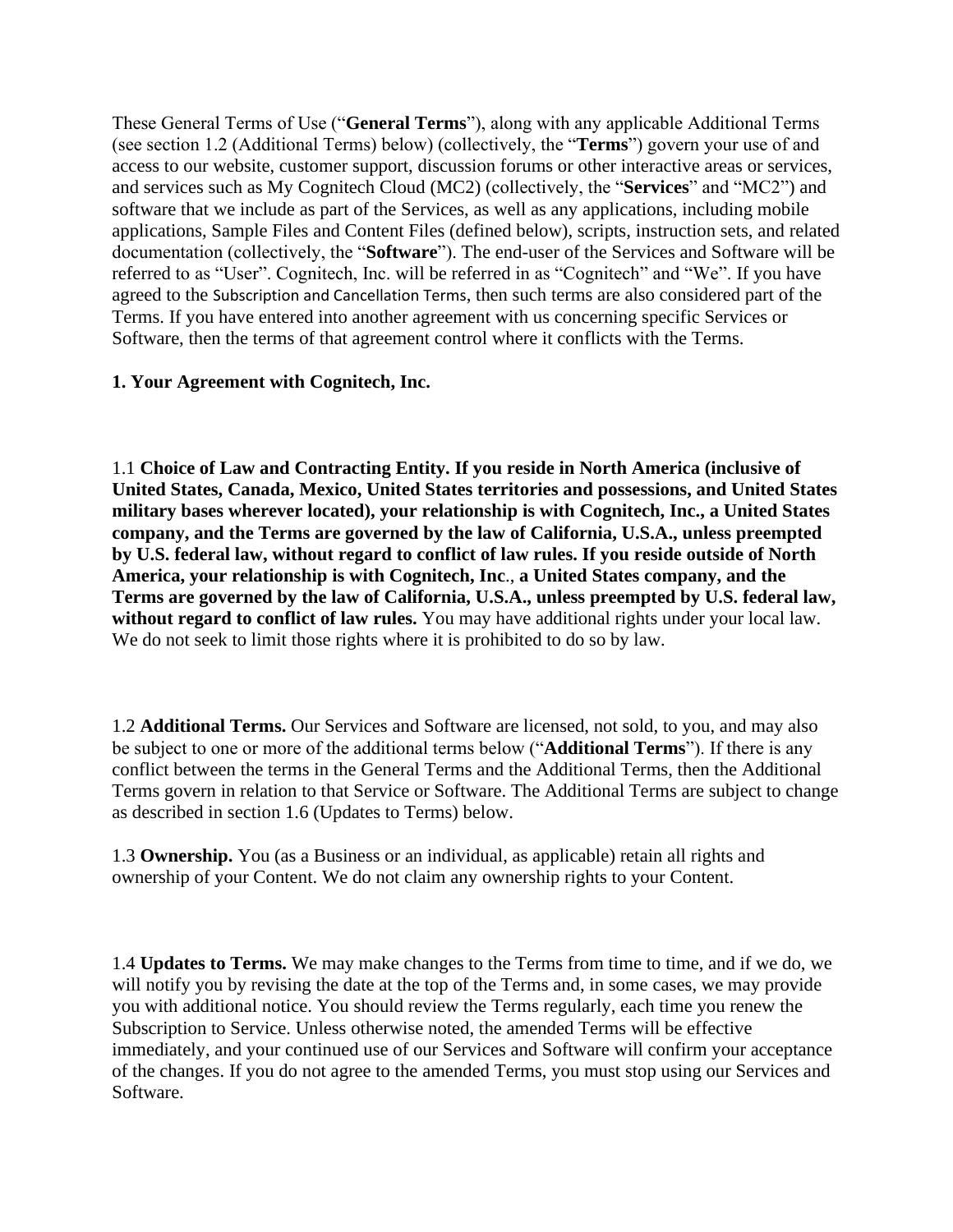#### **2. Privacy.**

2.1 **Privacy.** For information about how we collect, use, share, or otherwise process information about you and your use of our apps and websites, please see our [Privacy Policy.](https://cognitech.com/PDF/Privacy.pdf)

2.2 **Our Access to Your Content.** The Service user is responsible for storage and maintenance of their Content utilizing their own data storage. No user's Content will be stored by My Cognitech Cloud MC2 Services, once the Service user exits the My Cognitech Cloud session. Each MC2 new session starts with a fresh Cloud workstation memory space with no prior Content. Where requested by you or required by law, we will only access, view, or listen to your Content (defined in section 4.1 (Content) below) in limited ways. For example, in order to perform the Services, we may need to access, view, or listen to your Content to (A) respond to support requests; (B) detect, prevent, or otherwise address fraud, security, criminal use, legal, or technical issues; and (C) enforce the Terms.

2.3**Sensitive Personal Information.** You agree not to collect, process, or store any Sensitive Personal Information using the Services or Software. You agree not to transmit, disclose, or make available Sensitive Personal Information to Cognitech or Cognitech's third-party providers. "**Sensitive Personal Information**" means an individual's financial information, sexual preferences, medical, or health information protected under any health data protection laws, biometric data (for purposes of uniquely identifying an individual), personal information of children protected under any child data protection laws (such as the personal information defined under the US Children's Online Privacy Protection Act ("**COPPA**")) and any additional types of information included within this term or any similar term (such as "sensitive personal data" or "special categories of personal information") as used in applicable data protection or privacy laws.

## **3. Use of Services and Software.**

3.1 **License.** Subject to your compliance with the Terms and applicable law, you may access and use the Services and Software that we make available, and that you license from us. Your license(s) expire at the end of the term set forth in your subscription document. The version(s) of the Services and Software available at your renewal date may be different from the version(s) available when you first purchased your license(s) from Cognitech. You agree that your decision to use or purchase Software or Services is not contingent on the delivery of any future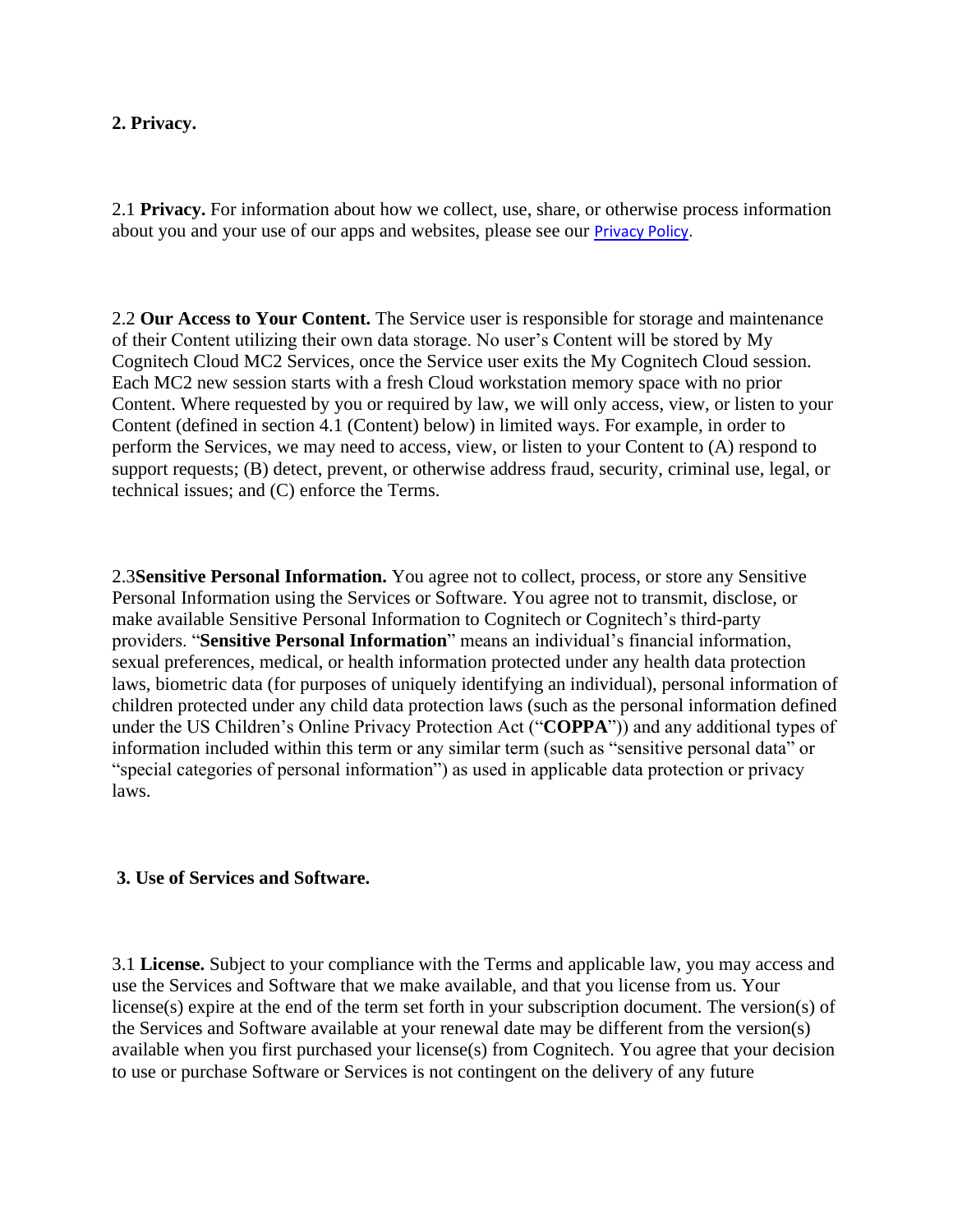functionality or features, or dependent on any oral or written public comments made by us regarding future functionality or features.

3.2 **Cognitech Intellectual Property.** We (and our licensors) remain the sole owner of all right, title, and interest in the Services and Software. Except as stated in the Terms, we do not grant you any rights to patents, copyrights, trade secrets, trademarks, or any other rights in respect to the items in the Services or Software. We reserve all rights not granted under the Terms including Intellectual Property rights.

3.3 **Storage.** We recommend that you copy out, to your own local and/or internet data storage, all the Content intermittently and prior to terminating any MC2 session. We recommend that you convert all your Content into a generic non-compressed (e.g. .bmp, .avi etc.) data type prior to transferring the data to your own storage. We may create reasonable technical limits on temporary file size, temporary file storage space, processing capacity, and other technical limits.

3.4 **Sample Files.** "**Sample Files**" means Cognitech-provided audio, visual, video, or other content files for use in tutorials, demonstrations, and for other trial purposes, which may be identified as sample files. Sample Files cannot be used for any other purpose than for which they were provided. You cannot distribute Sample Files in any way that allows a third party to use, download, extract, or access the Sample Files as a stand-alone file, and you cannot claim any rights in the Sample Files.

3.5 **Free memberships, offers, and trials.** Cognitech may offer free offers, and trial subscriptions in its sole discretion. If access to the Services or Software is provided to you for free or for trial purposes, such access is governed by these Terms. At any time prior to or during the free or trial period, Cognitech may, in its sole discretion, terminate the free or trial access without prior notice and without any liability to you, to the extent permitted under applicable law, for any reason, including to prevent abuse of the free or trial access. After the free or trial access period expires, you may only continue using the Services or Software by enrolling in a paid subscription, if available, or as otherwise permitted by Cognitech. During the free or trial period, no express or implied warranties shall apply to the Services and Software, all Services and Software are provided "as-is" with all defects, and no technical or other support is included.

## 3.6 **Other License Types.**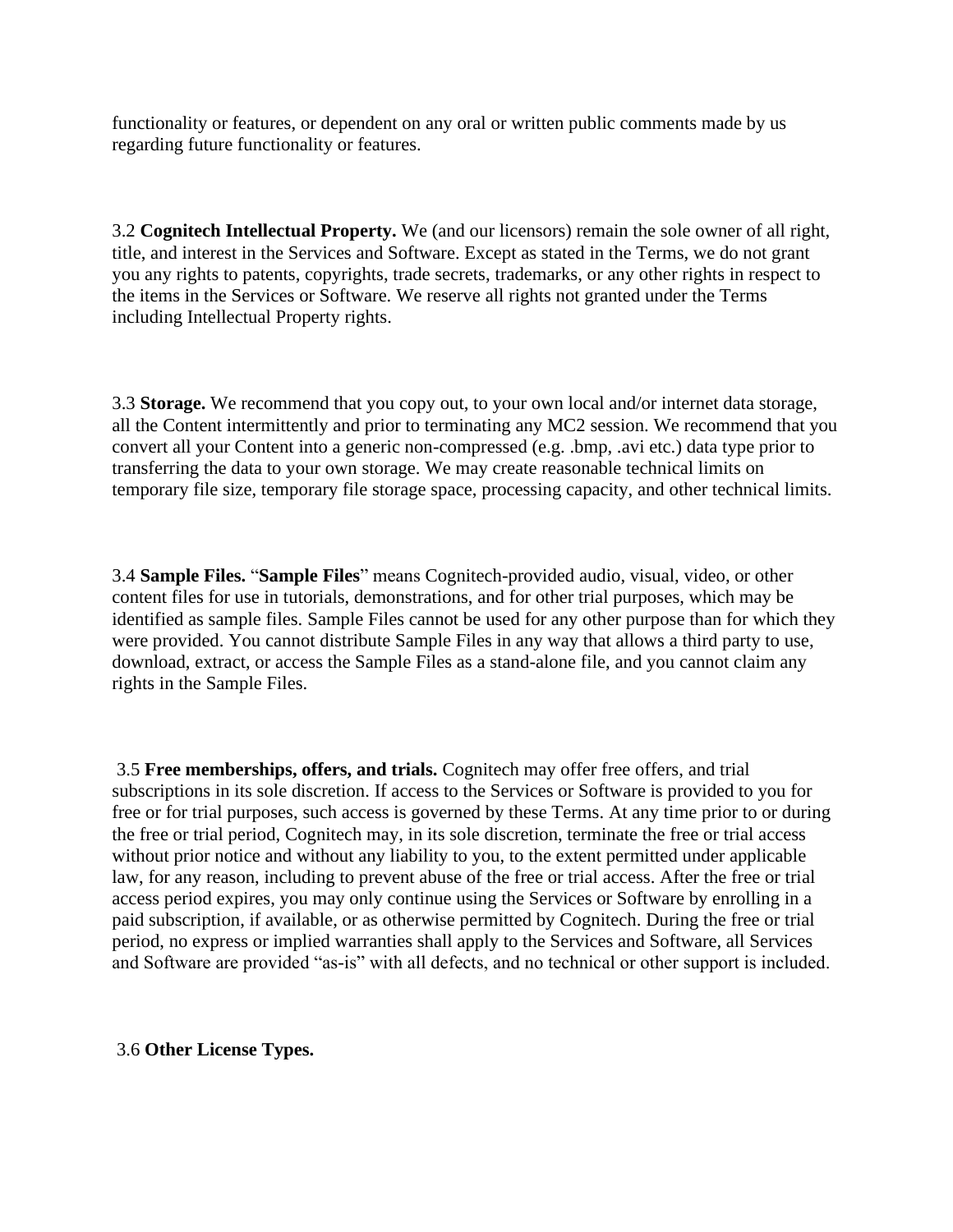(A) **Prerelease or Beta Version.** We may designate the Services or Software, or a feature of the Services or Software, as a prerelease or beta version ("**Beta Version**"). A Beta Version does not represent the final product and may contain bugs that may cause system or other failure. We may choose not to release a commercial version of the Beta Version. Any separate agreement we enter into with you governing the Beta Version will supersede these provisions.

(B) **Education Version.** If we designate the Services or Software to be for use by educational users ("**Educational Version**"), then you may only use the Educational Version if you meet the Cognitech eligibility requirements.

3.7 **Third-Party Services and Software.** The Services and Software may include third-party public software, and you are responsible for complying with any and all third-party terms that apply. Access to third-party public software is provided for convenience only, and Cognitech has no responsibility for such third-party software.

3.8 **Tampering**. Unauthorized Tampering with MyCognitechCloud workstation instance is strictly prohibited by the account holder and if detected, will cause an immediate suspension of the MyCognitechCloud account for the remainder of the paid service duration with no refund and with no renewal option. The examples of tampering in include but not limited to attempting to access secured information directories, attempting to start or shutdown system processes, attempting to breach instance communications with other internal cloud resources, attempting to breach authentication protocols, attempting to explore AWS internal structure to gain access to Cognitech Proprietary Data and Proprietary Backend information and codes.

## **4. Your Content.**

4.1 **Content.** "**Content**" means any text, information, or material, such as audio files, video files, electronic documents, or images, that you upload and import into, or create with the Services or Software in connection with or through your use of the Services. You must not upload any Content that is prohibited by any applicable law. We reserve the right to remove Content or restrict access to Content, Services, and Software if any of your Content is found to be in violation of these Terms. We do not review all Content uploaded to the Services or Software, but we may use available technologies, vendors, or processes to screen for certain types of illegal content (for example, child pornography) or other abusive content or behavior (for example, patterns of activity that indicate spam or phishing, or keywords that indicate adult content has been posted outside of the adult wall).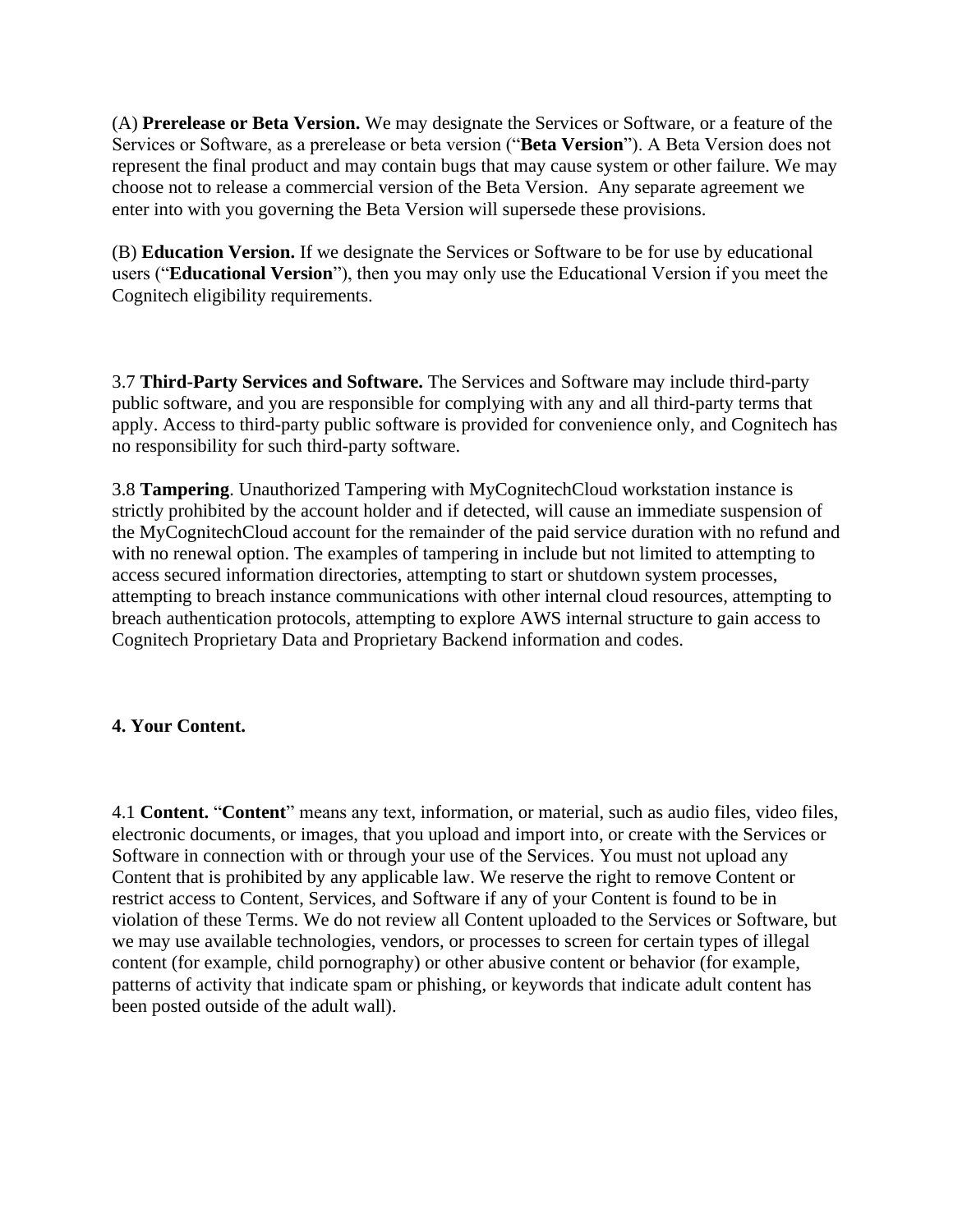4.2 **Feedback.** You have no obligation to provide us with ideas, suggestions, proposals, or bug or crash reports ("**Feedback**"). If you submit Feedback to us however, then you grant us a nonexclusive, irrevocable, perpetual, worldwide, royalty-free, sublicensable, and transferable license to make, use, sell, have made, offer to sell, import, export, reproduce, publicly display, distribute, modify, and publicly perform the Feedback. We have no obligation to respond to your Feedback if and when deemed appropriate by us.

4.3 At no time your Content will be saved once you (Services user) terminate each of the Services on-line session. It is Services user's responsibility to save the Content out of the Services on-line session storage to the user's own local or internet storage intermittently and prior to the session termination.

## **5. Your Account.**

5.1 **Account Information.** You are responsible for all activity that occurs via your account even if that activity is not by you or is without your knowledge or consent. Please notify Customer Support immediately if you become aware of any unauthorized use of your account. You may not (A) share your account information (except with an authorized account administrator), whether intentionally or unintentionally; or  $(B)$  use another person's account. Your account administrator may use your account information to manage your use and access to the Services and Software.

5.2 **Free Account Inactivity.** Account Inactivity does not apply to paid subscription during the period of subscription. Your general account information will be kept temporarily after your Services subscription expires for purposes of facilitating the renewal and and/or other ordering choice in subscription product. If your account is closed, you may have an option to register a new account.

## **6. User Conduct.**

6.1 **Responsible Use.** The Cognitech communities often consist of users who expect a certain degree of courtesy and professionalism. You must use the Services and Software responsibly.

6.2 **Misuse.** You must not misuse the Services or Software. For example, you must not: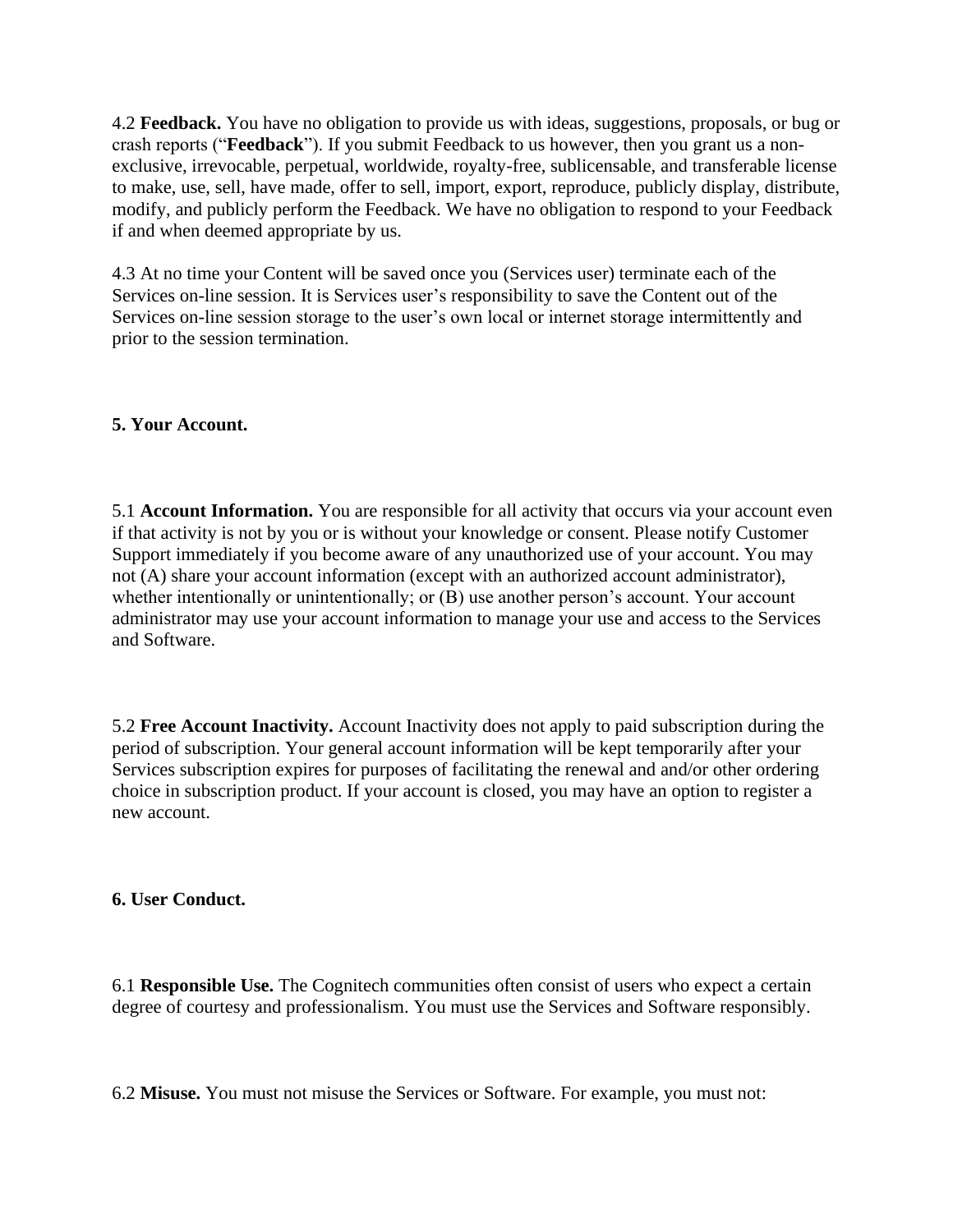(A) use the Services or Software without, or in violation of, a written license or agreement with Cognitech;

(B) copy, modify, host, stream, sublicense, or resell the Services or Software;

(C) enable or allow others to use the Services or Software using your account information;

(D) offer, use, or permit the use of the Services or Software in a computer services business, third-party outsourcing service, on a membership or subscription basis, on a service bureau basis, on a time-sharing basis, as a part of a hosted service, or on behalf of any third party;

(F) access or attempt to access the Services or Software by any means other than the interface we provide or authorize;

(G) circumvent any access or use restrictions put into place to prevent certain uses of the Services or Software;

(H) Engage in behavior that violates Cognitech's and anyone's Intellectual Property Rights. "**Intellectual Property Rights**" means copyright, moral rights, trademark, trade dress, patent, trade secret, unfair competition, right of privacy, right of publicity, and any other proprietary rights;

(I) Share any Content that is unlawful, harmful, threatening, obscene, violent, abusive, tortious, defamatory, libelous, vulgar, lewd, profane, invasive of another's privacy, hateful, or otherwise objectionable;

(J) Share any Content that sexualizes minors or that is intended to facilitate inappropriate interactions with minors, other Cognitech users, or the public;

(K) impersonate any person or entity, or falsely state or otherwise misrepresent your affiliation with a person or entity;

(L) attempt to disable, impair, reverse engineer, or destroy the Services or Software or its libraries; attempt to circumvent the Cloud workstation security setting of MC2 instance session;

(M) upload, transmit, store, or make available any Content or code that contains any viruses, malicious code, malware, or any components designed to harm or limit the functionality of the Services or Software;

(N) disrupt, interfere with, or inhibit any other user from using the Services or Software (such as stalking, intimidation, harassment, or incitement or promotion of violence or self-harm);

(O) engage in chain letters, junk mails, pyramid schemes, phishing, spamming, fraudulent activities, or other unsolicited messages;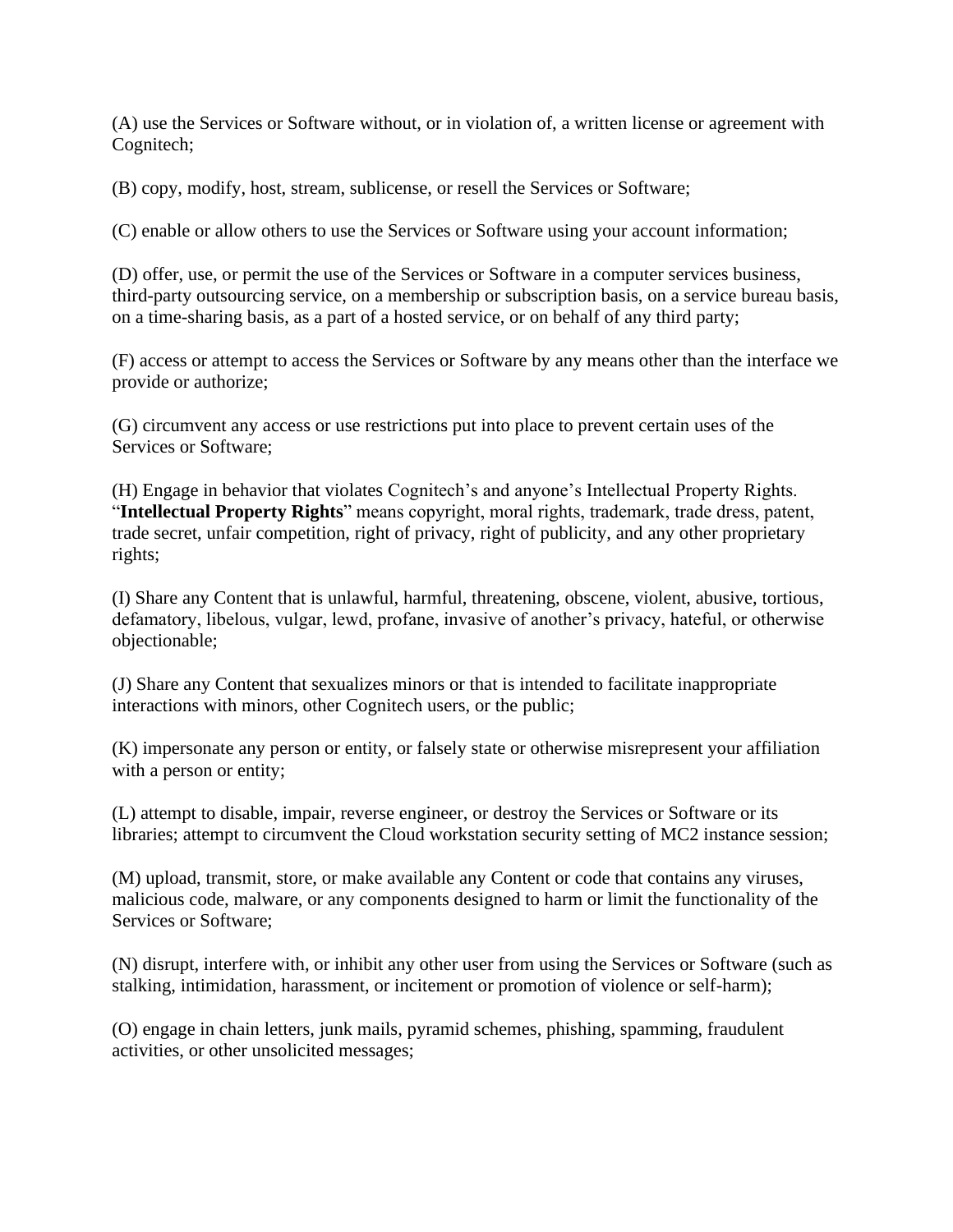(P) place an advertisement of any products or services in the Services except with our prior written approval;

(Q) use any data mining or similar data gathering and extraction methods in connection with the Services or Software, including data scraping for machine learning or other purposes;

(R) artificially manipulate or disrupt the Services or Software;

(S) create Cognitech accounts for the purpose of violating these terms or for circumventing account termination or other types of actions taken by Cognitech;

(T) manipulate or otherwise display the Services or Software by using framing or similar navigational technology; or

(U) violate applicable law.

## **7. Fees and Payment.**

7.1 **Taxes and Third-Party Fees.** You must pay any applicable taxes and third-party fees (including, for example, telephone toll charges, mobile carrier fees, ISP charges, data plan charges, credit card fees, foreign exchange fees, and foreign transaction fees). We are not responsible for these fees. Contact your financial institution with questions about fees. We may take steps to collect the fees you owe us. You are responsible for all related collection costs and expenses.

7.2 **Credit Card Information.** You authorize us to process your payment method and use it in connection with your use of the Services and Software as described in your Subscription and Cancellation Terms.

## **8. Your Warranty and Indemnification Obligations.**

8.1 **Warranty.** By accessing the Services or Software, you agree that you have: (A) all necessary licenses and permissions to use and Share your Content; and (B) the rights necessary to grant the licenses in the Terms; and that you are 18 years old or older.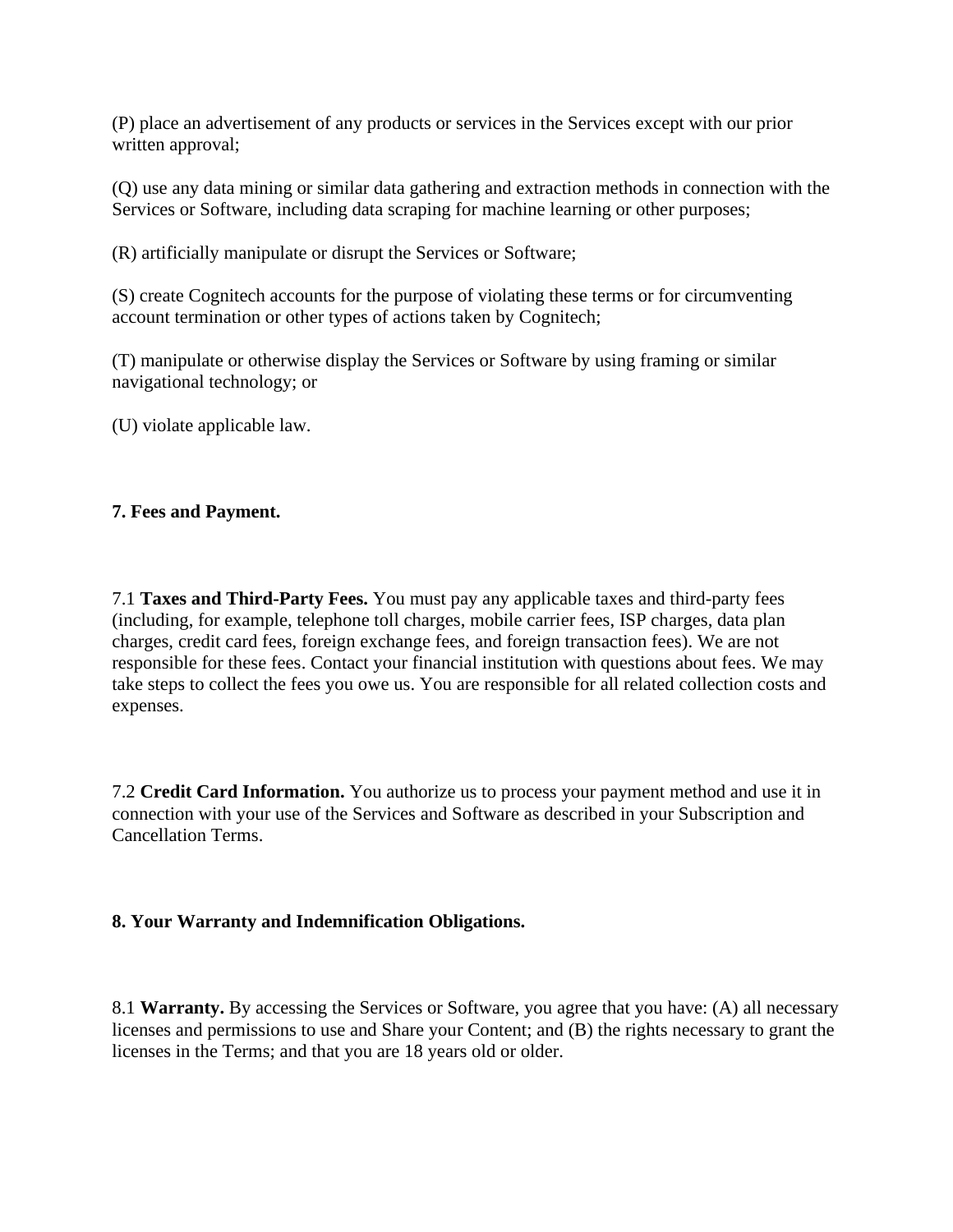8.2 **Indemnification.** You will indemnify us and our subsidiaries, affiliates, officers, agents, employees, partners, and licensors from any claim, demand, loss, or damage, including reasonable attorneys' fees, arising out of or related to your Content, your use of the Services or Software (as applicable), or your violation of the Terms. We have the right to control the defense of any claim, action, or matter subject to indemnification by you with counsel of our own choosing. You will fully cooperate with us in the defense of any such claim, action, or matter.

## **9. Disclaimers of Warranties.**

9.1 **The Services and Software are provided "AS-IS." To the maximum extent permitted by law, we disclaim all warranties, express or implied, including the implied warranties of non-infringement, merchantability, and fitness for a particular purpose. We make no commitments about the content within the Services. We further disclaim any warranty that (A) the Services or Software will meet your requirements or will be constantly available, uninterrupted, timely, secure, or error-free or bug-free; (B) the results obtained from the use of the Services or Software will be effective, accurate, or reliable; (C) the quality and derived results of the Services or Software will meet your expectations; or (D) any errors or defects in the Services or Software will be corrected.**

9.2 **We specifically disclaim all liability for any actions resulting from your use of any Services or Software or that use-derived resulting Content. You may use and access the Services or Software at your own discretion and risk, and you are solely responsible for any damage to your computer system or loss of data that results from the use of and access to any Service or Software.**

9.3 In addition to the 8.2 of these Terms, **if you use Services and Software to derive Content, for purposes of any legal or Court proceedings and processes, Cognitech has no responsibilities for such usage, such Content or consequences of thereof. At no time can Cognitech or its:** subsidiaries, affiliates, officers, agents, employees, partners, and licensors **be responsible or be compelled or be liable to participate in any activity or deliberations in connection to the above-described use of Services or Software. If you decide to use Services and Software for any investigative or forensic or legal purposes, Cognitech has no responsibility either real or implied for such use or consequences of such use or participation of such use, whether directly or indirectly. For example, Cognitech cannot be compelled to perform or testify about any forensic use of its Services and software and the algorithms it expresses.**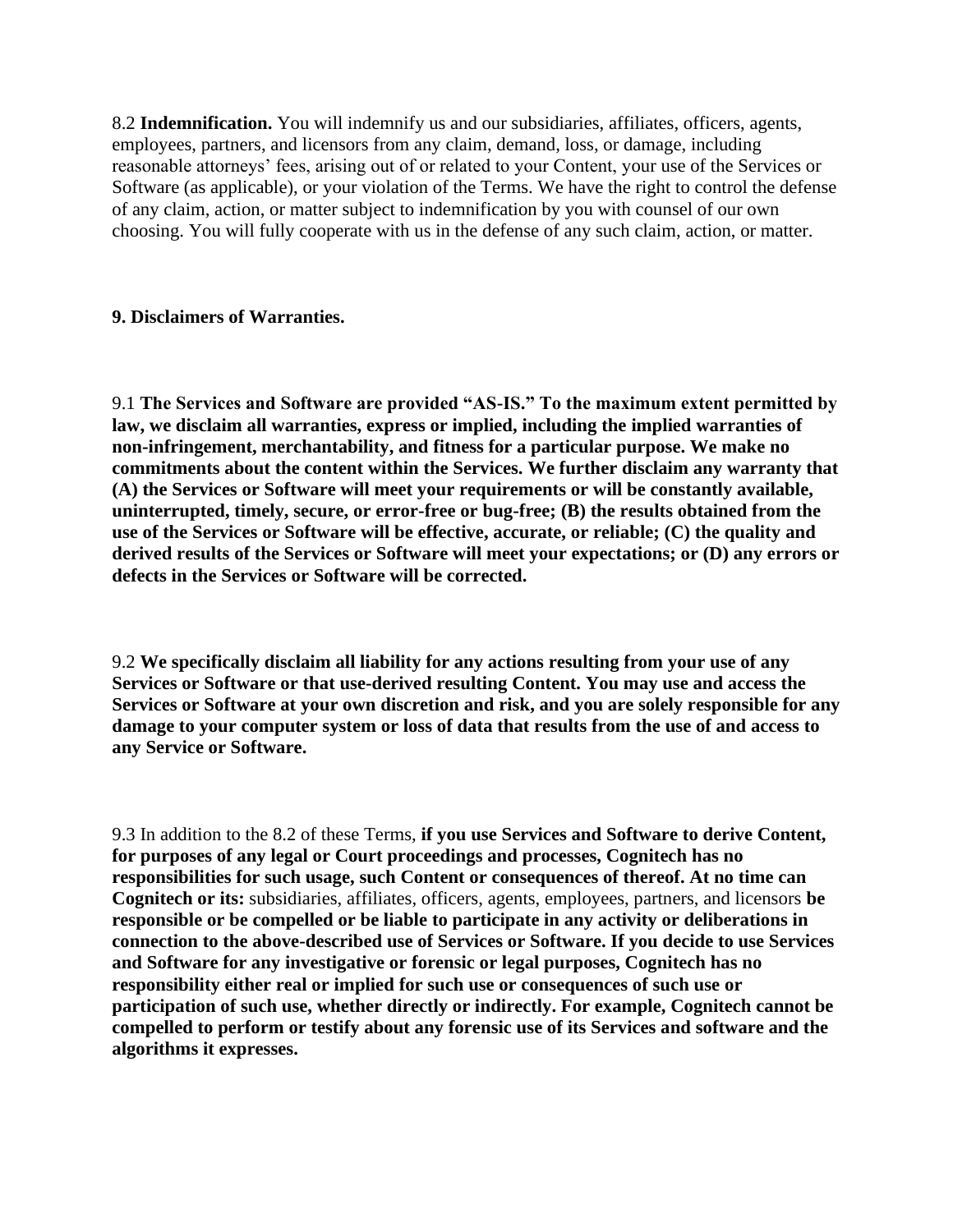**9.4. Cognitech has no responsibility for: (A) any loss, corruption, or damage to your Content; (B) the deletion of Content upon any session-termination, whether intended or not; or (C) the inclusion of your Content by third parties on other websites or in other media by third parties.**

**10. Limitation of Liability.**

10.1 **Unless stated in the Additional Terms, and subject to any mandated provisions of California Law, we are not liable to you or anyone else for any special, incidental, indirect, consequential, moral, exemplary or punitive damages whatsoever, regardless of cause, including losses and damages (A) resulting from loss of use, data, reputation, revenue, or profits; (B) based on any theory of liability, including breach of contract or warranty, negligence, or other tortious action; or (C) arising out of or in connection with your use of or access to the Services or Software.** 

10.2 **Our total liability in any matter arising out of or related to the Terms is limited to the greater of (A) US \$100; or (B) the aggregate amount that you paid for access to the Services and Software during the three-month period preceding the event giving rise to the liability.**

10.3 **These limitations and exclusions in this section 10 (Limitation of Liability) apply to the maximum extent permitted by law even if (A) a remedy does not fully compensate you for any losses or fails of its essential purpose; or (B) we knew or should have known about the possibility of damages.**

10.4 **These Terms set forth the entire liability of Cognitech and its affiliates as well as your exclusive remedy with respect to access and use of the Services and Software.**

**11. Termination.**

11.1 **Termination by You.** You may stop or continue using the Services and Software at any time while within the paid subscription period. Termination of your account does not relieve you of any obligation to pay any outstanding fees.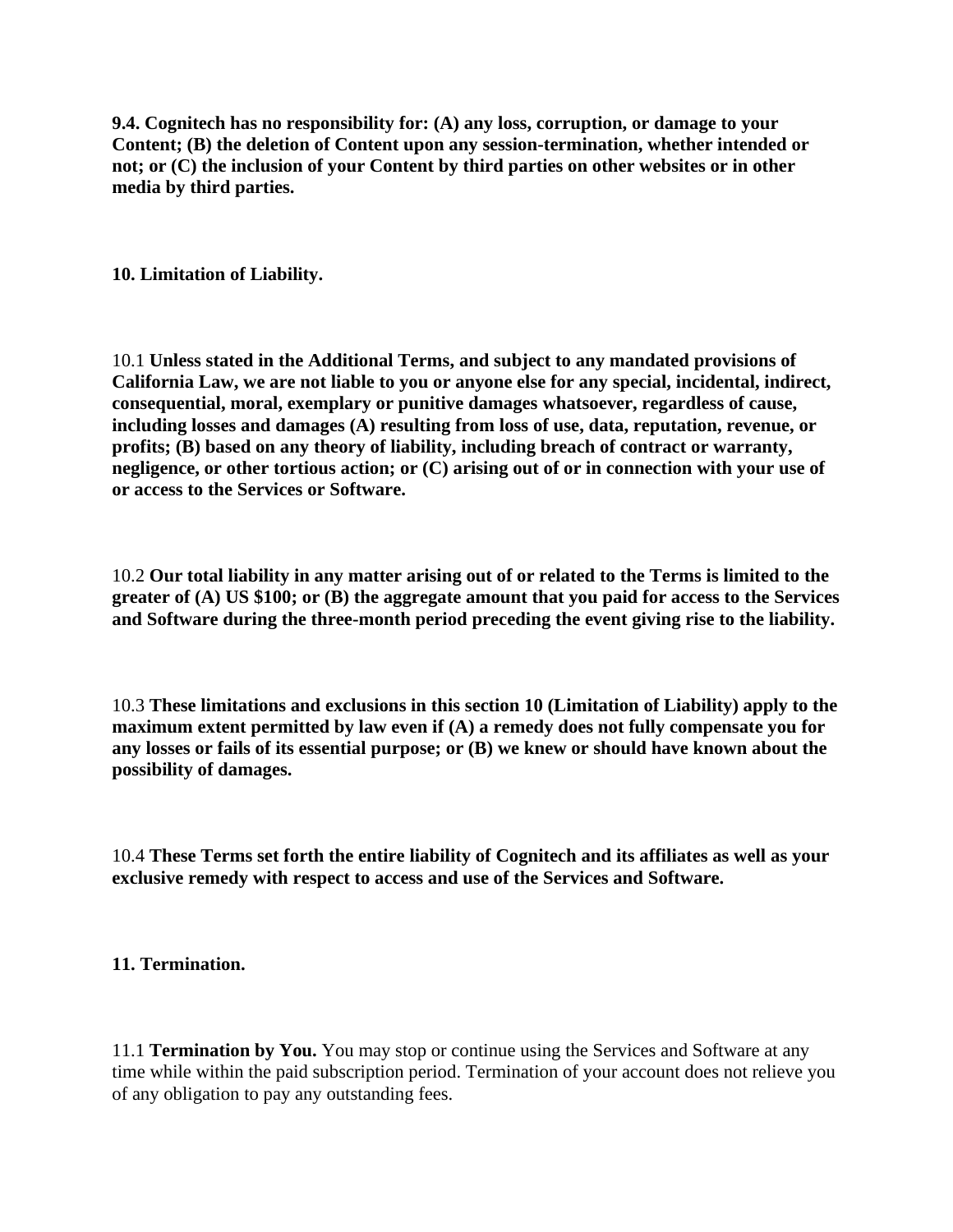11.2 **Termination by Us.** If we terminate the Terms, or your use of the Service(s) or Software for reasons other than for cause, we will make reasonable efforts to notify you at least 30 days prior to termination via the email address you provide to us. Unless stated in any Additional Terms, we may, at any time, terminate or suspend your right to use and access the Services or Software if:

(A) you breach any provision of the Terms (or act in a manner that clearly shows you do not intend to, or are unable to, comply with the Terms);

(B) you fail to make the timely payment of fees for the Services or Software, if any;

(C) you physically, verbally, or through other means abuse, threaten, bully, or harass us or our personnel;

(D) you have repeatedly made complaints in bad faith or without a reasonable basis, and continue to do so after we have asked you to stop;

(E) we are required to do so by law (for example, where the provision of the Services or Software to you is, or becomes, unlawful);

(F) we elect to discontinue the Services or Software, in whole or in part (such as if it becomes impractical for us to continue offering Services in your region due to change of law);

11.3 **Survival.** Upon the expiration or termination of the Terms, some or all of the Services and Software may cease to operate without prior notice. Your indemnification obligations, our warranty disclaimers and limitations of liabilities, and dispute resolution provisions stated in the Terms will survive.

**12. Trade Sanctions and Export Control Compliance.** The Services and Software, and your use of them, are subject to laws, restrictions, and regulations of the United States and other jurisdictions that  $(A)$  govern the import, export, and use of the Services and Software; and  $(B)$ may prohibit us from providing the Services and Software to you without notice. By using the Services and Software, you agree to comply with all such laws, restrictions, and regulations, and you warrant that you are not prohibited from receiving the Services and Software by the laws of any jurisdiction.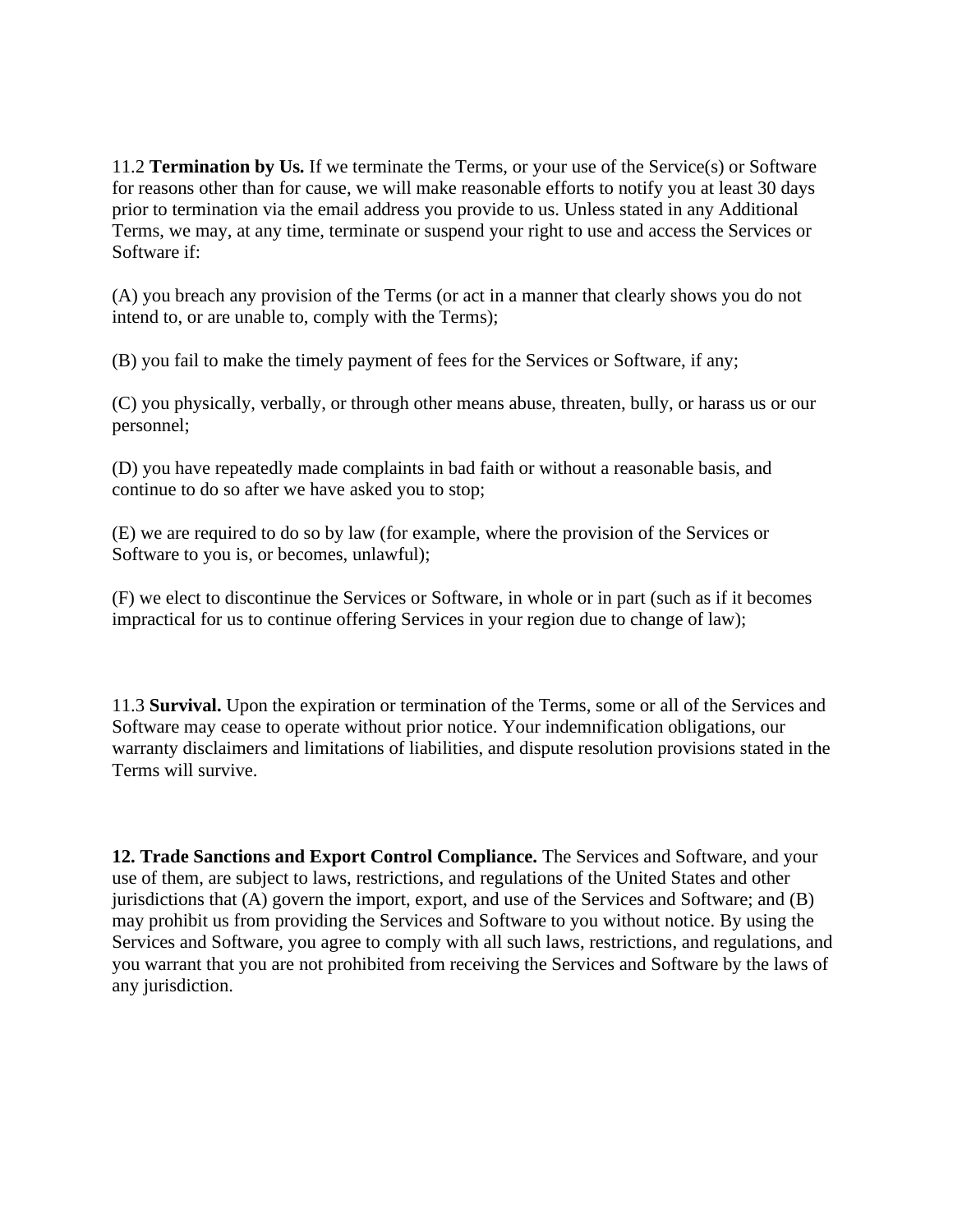## **14. Dispute Resolution.**

14.1 **Process.** If you have any concern or dispute, you agree to first try to resolve the dispute informally by contacting us. If a dispute is not resolved within 30 days of receipt by us, any resulting legal actions must be resolved through final and binding arbitration, including any question of whether arbitration is required, except that you may assert claims in small claims court if your claims qualify. Claims related to the Terms, Services, or Software are permanently barred if not brought within one year of the event resulting in the claim.

14.2 **Rules. Arbitration organization is** subject to Cognitech's choice such as AAA, JAMS, ACR, CPR or other US based organization only, that will administer the arbitration in Los Angeles County, California. The arbitration will be conducted in the English language, but any witness whose native language is not English may give testimony in the witness' native language, with simultaneous translation into English (at the expense of the party presenting the witness). Judgment upon the award rendered may be entered and will be enforceable in any court of competent jurisdiction having jurisdiction over you and us.

14.3 **No Class Actions. You may only resolve disputes with us on an individual basis, and you may not bring a claim as a plaintiff or a class member in a class, consolidated, or representative action.**

14.4 **Injunctive Relief.** Notwithstanding the foregoing, in the event of your or others' unauthorized access to or use of the Services or Software in violation of the Terms, you agree that we are entitled to apply for injunctive remedies (or an equivalent type of urgent legal relief) in any jurisdiction.

## **15. Updates to Services and Software and Availability.**

15.1 **Updates to the Services and Software.** We may modify, update, or discontinue the Services or Software (including any portions or features) at any time, without liability to you or anyone else. If we discontinue the Services or Software in its entirety, we may provide you with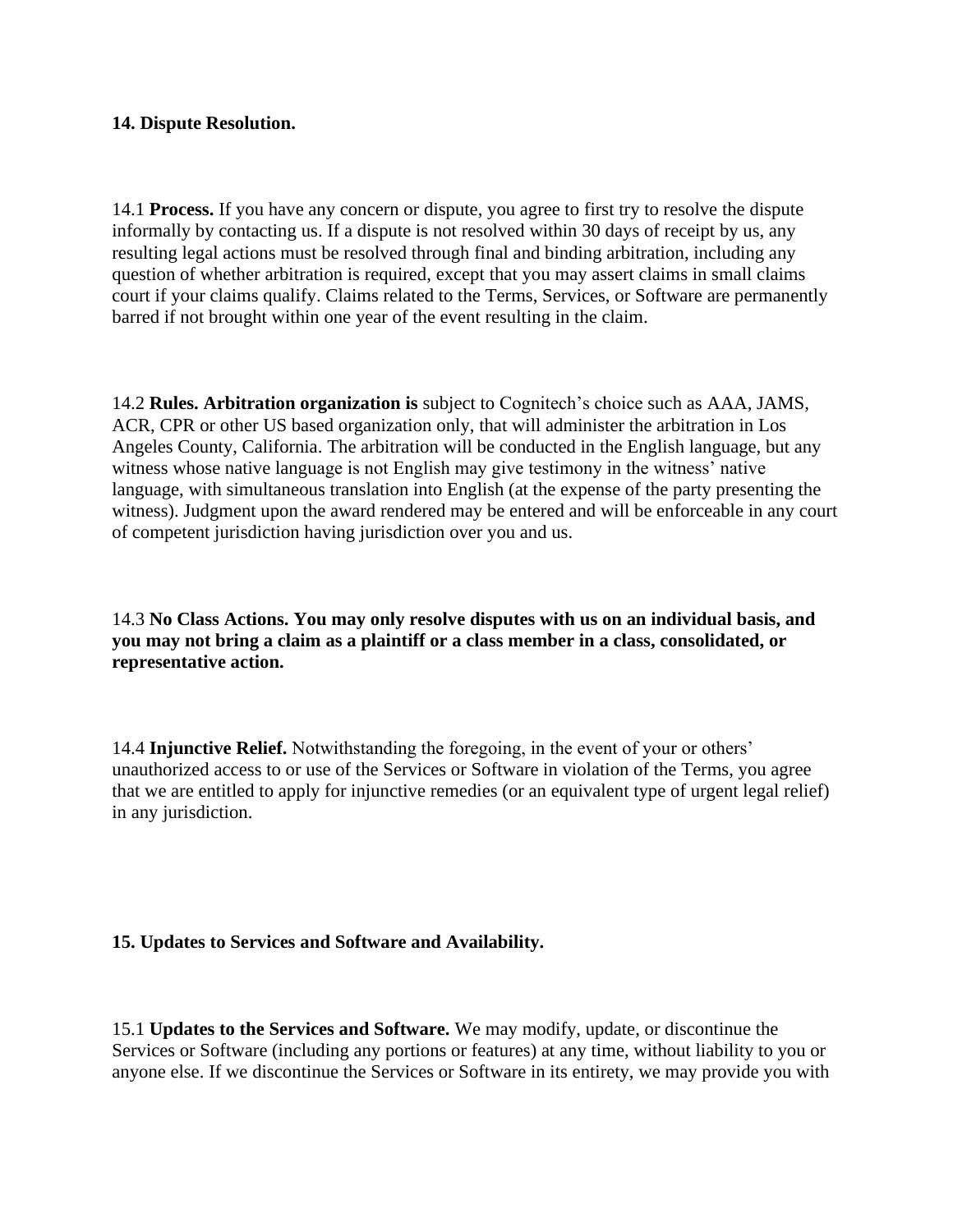a pro rata refund for any unused portion of subscription fees for that Service or Software that you prepaid.

15.2 **Availability.** Webpages describing the Services are accessible worldwide, but this does not mean all Services or service features are available in your country. Access to Services in certain countries may be blocked by us or foreign governments. It is your responsibility to make sure your use of the Services is legal or available where you use them. Services and Software are available in English language, and may be offered in other languages if and when available.

**16. No Modifications, Reverse Engineering.** Except as expressly permitted in the Terms, you may not (A) modify, port, adapt, or translate any portion of the Services or Software; or (B) reverse engineer (including but not limited to monitoring or tracking the inputs and outputs flowing through a system or an application in order to recreate that system), decompile, disassemble, or otherwise attempt to discover, within any Service or Software, the source code, data representations or underlying algorithms, processes, methods, and any other portion of such Service or Software.

## **17. Miscellaneous.**

17.1 **English Version.** The English version of the Terms will be the version used when interpreting or construing the Terms.

17.2 **Notice to Cognitech.** You may send notices to us at the following address: Cognitech Inc., P.O. Box5338, Pasadena, California, 91117, USA, Attention: General Counsel.

17.3 **Notice to You.** We may notify you by email postings regarding the Services. It is your responsibility to keep your account information current to receive notifications.

17.4 **Non-Assignment.** You may not assign or otherwise transfer the Terms or your rights and obligations under the Terms, in whole or in part, without our written consent, and any such attempt will be void. We may transfer our rights under the Terms to a third party.